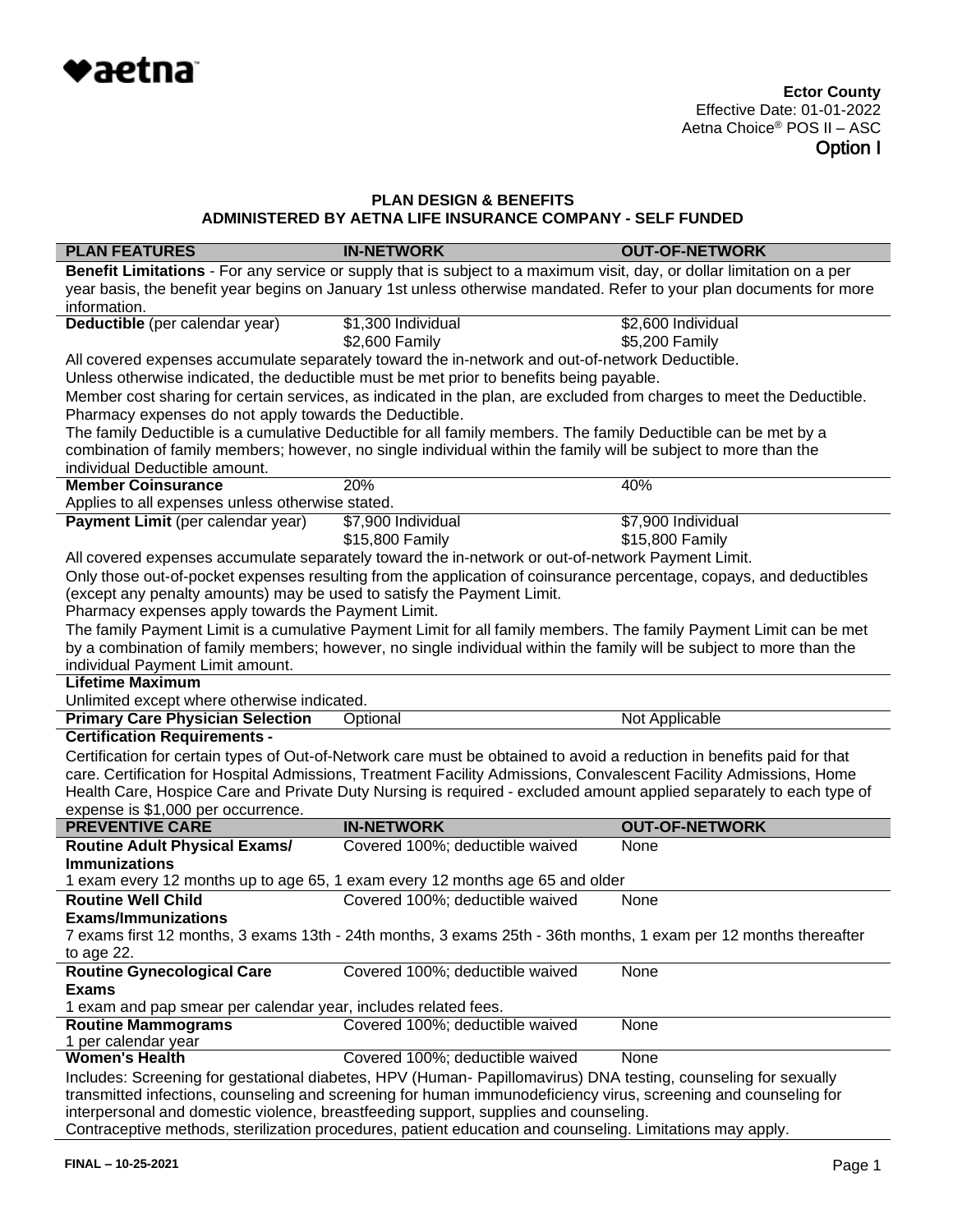

| <b>Routine Digital Rectal Exam</b>                              | Covered 100%; deductible waived                                                                                       | None                              |  |  |
|-----------------------------------------------------------------|-----------------------------------------------------------------------------------------------------------------------|-----------------------------------|--|--|
| Recommended: For covered males age 40 and over.                 |                                                                                                                       |                                   |  |  |
| <b>Prostate-specific Antigen Test</b>                           | Covered 100%; deductible waived                                                                                       | None                              |  |  |
| Recommended: For covered males age 40 and over.                 |                                                                                                                       |                                   |  |  |
| <b>Colorectal Cancer Screening</b>                              | Covered 100%; deductible waived                                                                                       | None                              |  |  |
| Recommended: For all members age 45 and over.                   |                                                                                                                       |                                   |  |  |
| <b>Routine Eye Exams</b>                                        | Covered 100%; deductible waived                                                                                       | None                              |  |  |
| 1 routine exam per 12 months.                                   |                                                                                                                       |                                   |  |  |
| <b>Routine Hearing Screening</b>                                | Covered 100%; deductible waived                                                                                       | None                              |  |  |
| <b>Medications</b>                                              | Certain over-the-counter preventive medications covered 100% in network.                                              |                                   |  |  |
| <b>PHYSICIAN SERVICES</b>                                       | <b>IN-NETWORK</b>                                                                                                     | <b>OUT-OF-NETWORK</b>             |  |  |
| <b>Office Visits to Non-Specialist</b>                          | \$50 copay; deductible waived                                                                                         | None                              |  |  |
| <b>Specialist Office Visits</b>                                 | \$80 copay: deductible waived                                                                                         | None                              |  |  |
|                                                                 | Includes services of an internist, general physician, family practitioner or pediatrician if the physician is not the |                                   |  |  |
| member's selected PCP.                                          |                                                                                                                       |                                   |  |  |
| <b>Hearing Exams</b>                                            | Covered 100%; deductible waived                                                                                       | None                              |  |  |
| 1 routine exam per 12 months.                                   |                                                                                                                       |                                   |  |  |
| <b>Pre-Natal Maternity</b>                                      | Covered 100%; deductible waived                                                                                       | None                              |  |  |
| <b>Walk-in Clinics</b>                                          | \$50 copay; deductible waived                                                                                         | 40%; after deductible             |  |  |
|                                                                 | <b>Designated Walk-in Clinics</b>                                                                                     |                                   |  |  |
|                                                                 | Covered 100%; deductible waived                                                                                       |                                   |  |  |
|                                                                 | Walk-in Clinics are free-standing health care facilities that (a) may be located in or with a pharmacy, drug store,   |                                   |  |  |
|                                                                 | supermarket or other retail store; and (b) provide limited medical care and services on a scheduled or unscheduled    |                                   |  |  |
|                                                                 | basis. Urgent care centers, emergency rooms, the outpatient department of a hospital, ambulatory surgical centers,    |                                   |  |  |
| and physician offices are not considered to be Walk-in Clinics. |                                                                                                                       |                                   |  |  |
| <b>Allergy Testing</b>                                          | Your cost sharing is based on the                                                                                     | 40%; after deductible             |  |  |
|                                                                 | type of service and where it is                                                                                       |                                   |  |  |
|                                                                 | performed                                                                                                             |                                   |  |  |
| <b>Allergy Injections</b>                                       | Your cost sharing is based on the                                                                                     | 40%; after deductible             |  |  |
|                                                                 | type of service and where it is                                                                                       |                                   |  |  |
|                                                                 | performed                                                                                                             |                                   |  |  |
| <b>DIAGNOSTIC PROCEDURES</b>                                    | <b>IN-NETWORK</b>                                                                                                     | <b>OUT-OF-NETWORK</b>             |  |  |
| <b>Diagnostic X-ray</b>                                         | 20%; after deductible                                                                                                 | 40%; after deductible             |  |  |
| (other than Complex Imaging Services)                           |                                                                                                                       |                                   |  |  |
|                                                                 | If performed as a part of a physician office visit and billed by the physician, expenses are covered subject to the   |                                   |  |  |
| applicable physician's office visit member cost sharing.        |                                                                                                                       |                                   |  |  |
| <b>Diagnostic Laboratory</b>                                    | 100%; deductible waived                                                                                               | 40%; after deductible             |  |  |
|                                                                 | If performed as a part of a physician office visit and billed by the physician, expenses are covered subject to the   |                                   |  |  |
| applicable physician's office visit member cost sharing.        |                                                                                                                       |                                   |  |  |
| <b>Diagnostic Complex Imaging</b>                               | 20%; after deductible                                                                                                 | 40%; after deductible             |  |  |
|                                                                 | If performed as a part of a physician office visit and billed by the physician, expenses are covered subject to the   |                                   |  |  |
| applicable physician's office visit member cost sharing.        |                                                                                                                       |                                   |  |  |
| <b>EMERGENCY MEDICAL CARE</b>                                   | <b>IN-NETWORK</b>                                                                                                     | <b>OUT-OF-NETWORK</b>             |  |  |
| <b>Urgent Care Provider</b>                                     | \$50 copay; deductible waived                                                                                         | 40%; after deductible             |  |  |
| <b>Non-Urgent Use of Urgent Care</b>                            | 20%; after \$200 copay (waived if                                                                                     | 20%; after \$200 copay, after     |  |  |
| <b>Provider</b>                                                 | admitted), after deductible.                                                                                          | deductible.                       |  |  |
| <b>Emergency Room</b>                                           | 20%; after \$200 copay (waived if                                                                                     | 20%; after \$200 copay (waived if |  |  |
|                                                                 |                                                                                                                       |                                   |  |  |
|                                                                 |                                                                                                                       | admitted), after deductible.      |  |  |
|                                                                 | admitted), after deductible                                                                                           |                                   |  |  |
| Non-Emergency Care in an                                        | 20%; after \$200 copay, after                                                                                         | 40%; after \$200 copay, after     |  |  |
| <b>Emergency Room</b><br>FINAL - 10-25-2021                     | deductible.                                                                                                           | deductible.<br>Page 2             |  |  |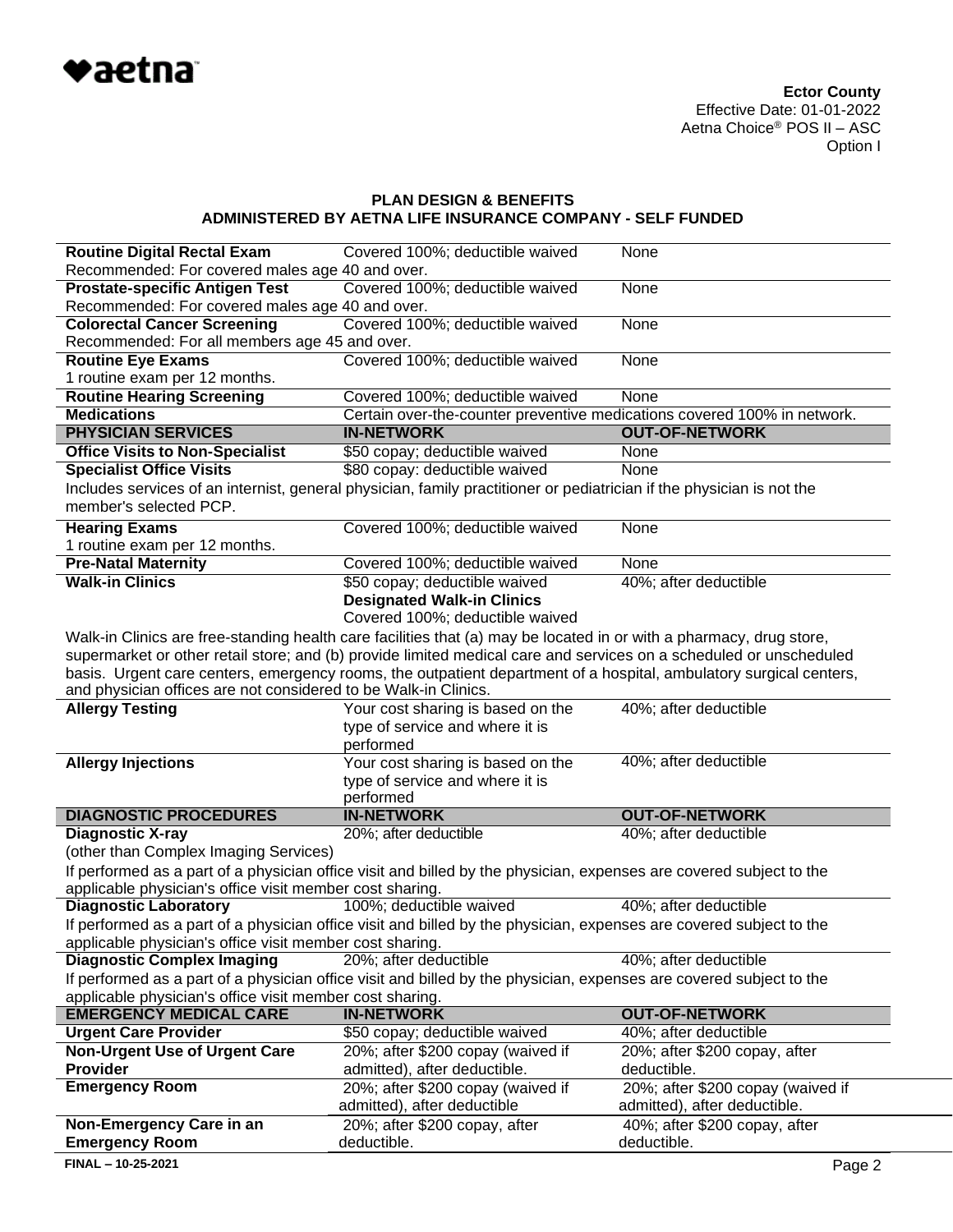

| <b>Emergency Use of Ambulance</b>        | 20%; after deductible                                                                                                     | 20%; after deductible                    |
|------------------------------------------|---------------------------------------------------------------------------------------------------------------------------|------------------------------------------|
| <b>Non-Emergency Use of Ambulance</b>    | Not covered                                                                                                               | Not Covered                              |
| <b>HOSPITAL CARE</b>                     | <b>IN-NETWORK</b>                                                                                                         | <b>OUT-OF-NETWORK</b>                    |
| <b>Inpatient Coverage</b>                | 20%; after deductible                                                                                                     | 40%; after \$250 copay, after deductible |
|                                          | Your cost sharing applies to all covered benefits incurred during your inpatient stay.                                    |                                          |
| <b>Inpatient Maternity Coverage</b>      | 20%; after deductible                                                                                                     | 40%; after \$250 copay, after deductible |
| (includes delivery and postpartum        |                                                                                                                           |                                          |
| care)                                    |                                                                                                                           |                                          |
|                                          | Your cost sharing applies to all covered benefits incurred during your inpatient stay.                                    |                                          |
| <b>Outpatient Hospital Expenses</b>      | 20%; after deductible                                                                                                     | 40%; after deductible                    |
|                                          | Your cost sharing applies to all covered benefits incurred during your outpatient visit.                                  |                                          |
| <b>Outpatient Surgery - Hospital</b>     | 20%; after deductible                                                                                                     | 40%; after deductible                    |
|                                          | Your cost sharing applies to all covered benefits incurred during your outpatient visit.                                  |                                          |
| <b>Outpatient Surgery - Freestanding</b> | 20%; after deductible                                                                                                     | 40%; after deductible                    |
| <b>Facility</b>                          |                                                                                                                           |                                          |
|                                          | Your cost sharing applies to all covered benefits incurred during your outpatient visit.                                  |                                          |
| <b>MENTAL HEALTH SERVICES</b>            | <b>IN-NETWORK</b>                                                                                                         | <b>OUT-OF-NETWORK</b>                    |
| Inpatient                                | 20%; after deductible                                                                                                     | 40%; after \$250 copay, after deductible |
|                                          | Your cost sharing applies to all covered benefits incurred during your inpatient stay.                                    |                                          |
| <b>Mental Health Office Visits</b>       | \$80 copay; deductible waived                                                                                             | 40%; after deductible                    |
|                                          | Your cost sharing applies to all covered benefits incurred during your outpatient visit.                                  |                                          |
| <b>Other Mental Health Services</b>      | 20%; after deductible                                                                                                     | 40%; after deductible                    |
| <b>SUBSTANCE ABUSE</b>                   | <b>IN-NETWORK</b>                                                                                                         | <b>OUT-OF-NETWORK</b>                    |
| <b>Inpatient</b>                         | 20%; after deductible                                                                                                     | 40%; after \$250 copay, after deductible |
|                                          | Your cost sharing applies to all covered benefits incurred during your inpatient stay.                                    |                                          |
| <b>Residential Treatment Facility</b>    | 20%; after deductible                                                                                                     | 40%; after \$250 copay, after deductible |
| <b>Substance Abuse Office Visits</b>     | \$80 copay; deductible waived                                                                                             | 40%; after deductible                    |
|                                          | Your cost sharing applies to all covered benefits incurred during your outpatient visit.                                  |                                          |
| <b>Other Substance Abuse Services</b>    | 20%; after deductible                                                                                                     | 40%; after deductible                    |
| <b>OTHER SERVICES</b>                    | <b>IN-NETWORK</b>                                                                                                         | <b>OUT-OF-NETWORK</b>                    |
| <b>Skilled Nursing Facility</b>          | 20%; after deductible                                                                                                     | 40%; after deductible                    |
| Limited to 60 days per year              |                                                                                                                           |                                          |
|                                          | Your cost sharing applies to all covered benefits incurred during your inpatient stay.                                    |                                          |
| <b>Home Health Care</b>                  | 20%; after deductible                                                                                                     | 40%; after deductible                    |
| Limited to 100 visits per year.          |                                                                                                                           |                                          |
| Private Duty Nursing not covered         |                                                                                                                           |                                          |
|                                          | Limited to 3 intermittent visits per day by a participating home health care agency; 1 visit equals a period of 4 hrs. or |                                          |
| less.                                    |                                                                                                                           |                                          |
| <b>Hospice Care - Inpatient</b>          | 20%; after deductible                                                                                                     | 40%; after deductible                    |
|                                          | Your cost sharing applies to all covered benefits incurred during your inpatient stay.                                    |                                          |
| <b>Hospice Care - Outpatient</b>         | 20%; after deductible                                                                                                     | 40%; after deductible                    |
|                                          | Your cost sharing applies to all covered benefits incurred during your outpatient visit.                                  |                                          |
| <b>Private Duty Nursing</b>              | Not Covered                                                                                                               | Not Covered                              |
| <b>Spinal Manipulation Therapy</b>       | 20%; after deductible                                                                                                     | 40%; after deductible                    |
| Limited to 24 visits per year            |                                                                                                                           |                                          |
| <b>Acupuncture</b>                       | \$50 copay; deductible waived                                                                                             | 40%; after deductible                    |
| Limited to 10 visits per year            |                                                                                                                           |                                          |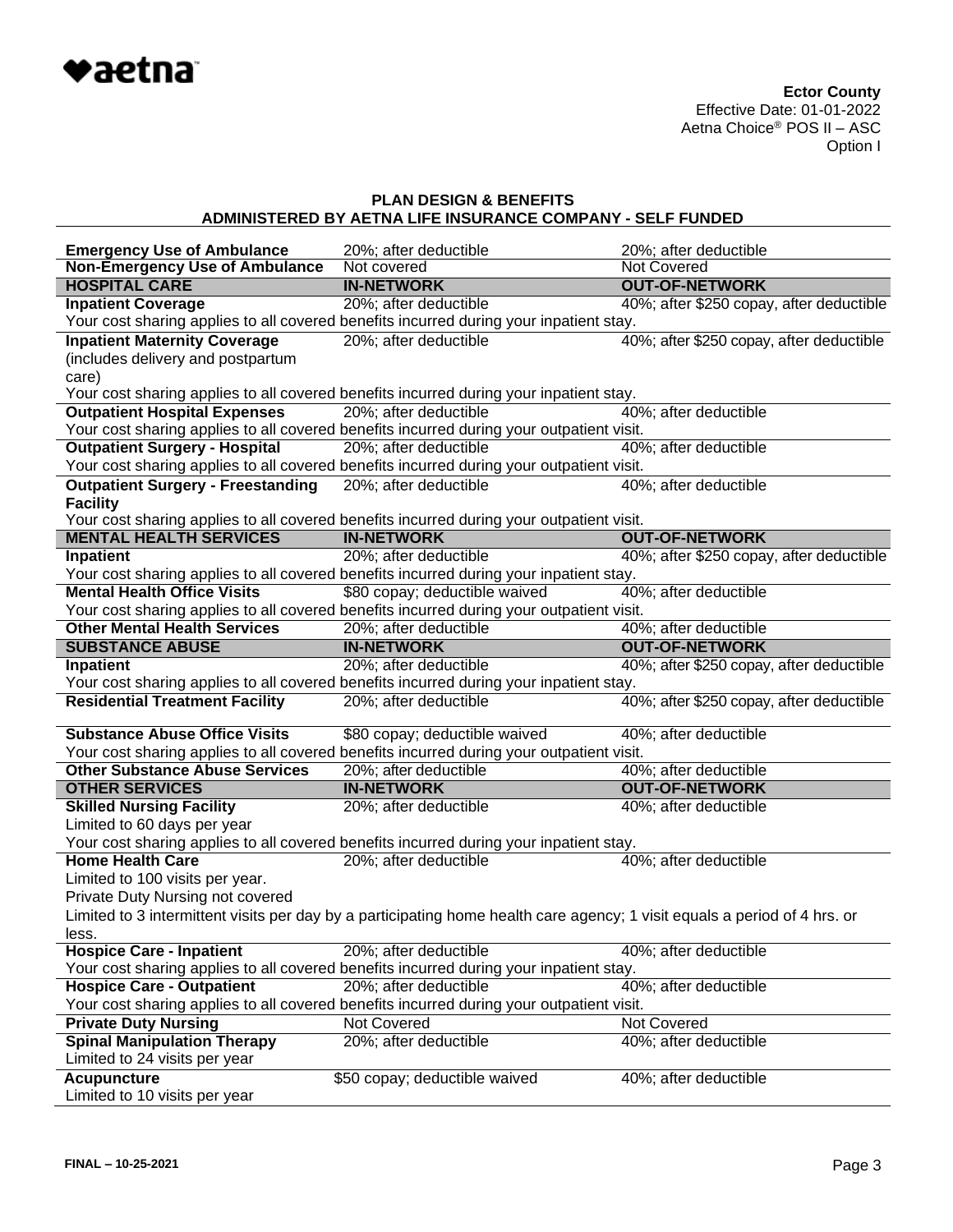

| <b>PLAN DESIGN &amp; BENEFITS</b>                                                                        |                                                                       |                       |  |  |
|----------------------------------------------------------------------------------------------------------|-----------------------------------------------------------------------|-----------------------|--|--|
|                                                                                                          | <b>\DMINISTERED BY AETNA LIFE INSURANCE COMPANY - SELF FUNDED</b>     |                       |  |  |
| <b>Outpatient Short-Term</b><br><b>Rehabilitation</b>                                                    | \$80 copay; deductible waived                                         | 40%; after deductible |  |  |
| Includes speech, physical, occupational therapy; limited to 100 visits per year                          |                                                                       |                       |  |  |
| <b>Habilitative Physical Therapy</b>                                                                     | \$80 copay; deductible waived                                         | 40%; after deductible |  |  |
| <b>Habilitative Occupational Therapy</b>                                                                 | \$80 copay; deductible waived                                         | 40%; after deductible |  |  |
| <b>Habilitative Speech Therapy</b>                                                                       | \$80 copay; deductible waived                                         | 40%; after deductible |  |  |
| <b>Autism Behavioral Therapy</b>                                                                         | \$80 copay; deductible waived                                         | 40%; after deductible |  |  |
| Combined with outpatient mental health visits                                                            |                                                                       |                       |  |  |
| <b>Autism Applied Behavior Analysis</b>                                                                  | 20%; after deductible                                                 | 40%; after deductible |  |  |
| Covered same as any other Outpatient Mental Health All Other benefit                                     |                                                                       |                       |  |  |
| <b>Autism Physical Therapy</b>                                                                           | \$80 copay; deductible waived                                         | 40%; after deductible |  |  |
| <b>Autism Occupational Therapy</b>                                                                       | \$80 copay; deductible waived                                         | 40%; after deductible |  |  |
| <b>Autism Speech Therapy</b>                                                                             | \$80 copay; deductible waived                                         | 40%; after deductible |  |  |
| <b>Durable Medical Equipment</b>                                                                         | 20%; after deductible                                                 | 40%; after deductible |  |  |
| <b>Hearing Aids</b><br>Limited to 2 every 3 years                                                        | 20%; after deductible                                                 | <b>None</b>           |  |  |
| <b>Wigs</b>                                                                                              | 20%; after deductible                                                 | 40%; after deductible |  |  |
| Diabetic Supplies -- (if not covered<br>under Pharmacy benefit)                                          | 20%; after deductible                                                 | 40%; after deductible |  |  |
| <b>Affordable Care Act Mandated</b><br><b>Women's Contraceptives</b>                                     | Covered 100%; deductible waived                                       | None                  |  |  |
| <b>Women's Contraceptive drugs and</b><br>devices not obtainable at a<br>pharmacy                        | Covered 100%; deductible waived                                       | None                  |  |  |
| <b>Infusion Therapy</b><br>Administered in the home or<br>physician's office                             | 20%; after deductible                                                 | 40%; after deductible |  |  |
| <b>Infusion Therapy</b><br>Administered in an outpatient hospital<br>department or freestanding facility | 20%; after deductible                                                 | 40%; after deductible |  |  |
| <b>Vision Eyewear</b>                                                                                    | Not Covered                                                           | Not Covered           |  |  |
| <b>Transplants</b>                                                                                       | 20%; after deductible                                                 | None                  |  |  |
|                                                                                                          | Preferred coverage is provided at an<br>IOE contracted facility only. |                       |  |  |
| <b>Bariatric Surgery</b>                                                                                 | 20%; after deductible                                                 | 40%; after deductible |  |  |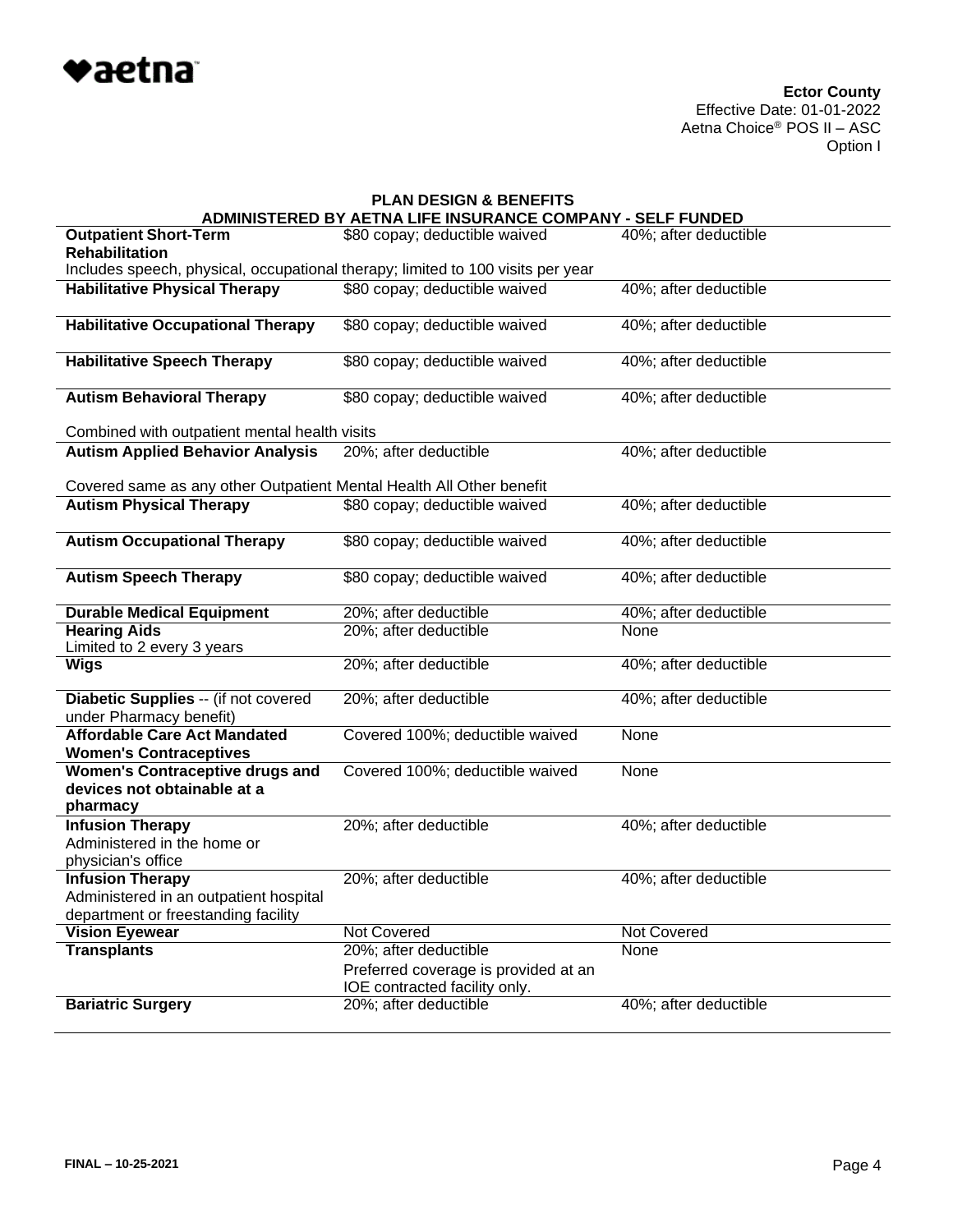

| <b>FAMILY PLANNING</b>                                                                                                    | <b>IN-NETWORK</b>                                                                                                         | <b>OUT-OF-NETWORK</b> |  |  |
|---------------------------------------------------------------------------------------------------------------------------|---------------------------------------------------------------------------------------------------------------------------|-----------------------|--|--|
| <b>Infertility Treatment</b>                                                                                              | 20%; after deductible                                                                                                     | 40%; after deductible |  |  |
|                                                                                                                           |                                                                                                                           |                       |  |  |
| Diagnosis and treatment of the underlying medical condition only.                                                         |                                                                                                                           |                       |  |  |
| <b>Comprehensive Infertility Services</b>                                                                                 | <b>Not Covered</b>                                                                                                        | <b>Not Covered</b>    |  |  |
| Artificial insemination and ovulation induction                                                                           |                                                                                                                           |                       |  |  |
| <b>Advanced Reproductive</b>                                                                                              | Not Covered                                                                                                               | Not Covered           |  |  |
| <b>Technology (ART)</b>                                                                                                   |                                                                                                                           |                       |  |  |
|                                                                                                                           | In-vitro fertilization (IVF), zygote intrafallopian transfer (ZIFT), gamete intrafallopian transfer (GIFT), cryopreserved |                       |  |  |
|                                                                                                                           | embryo transfers, intracytoplasmic sperm injection (ICSI), or ovum microsurgery                                           |                       |  |  |
| <b>Vasectomy</b>                                                                                                          | Covered 100%; after deductible                                                                                            | 40%; after deductible |  |  |
| <b>Tubal Ligation</b>                                                                                                     | Covered 100%; deductible waived                                                                                           | 40%; after deductible |  |  |
| Exclude copay differential from applying to Coinsurance Limit                                                             |                                                                                                                           |                       |  |  |
| <b>GENERAL PROVISIONS</b>                                                                                                 |                                                                                                                           |                       |  |  |
| <b>Dependents Eligibility</b>                                                                                             | Spouse, children from birth to age 26 regardless of student status.                                                       |                       |  |  |
|                                                                                                                           | Plans are provided by: Aetna Life Insurance Company. While this material is believed to be accurate as of                 |                       |  |  |
| the production date, it is subject to change.                                                                             |                                                                                                                           |                       |  |  |
|                                                                                                                           | Health benefits and health insurance plans contain exclusions and limitations. Not all health services are covered.       |                       |  |  |
|                                                                                                                           | See plan documents for a complete description of benefits, exclusions, limitations and conditions of coverage. Plan       |                       |  |  |
|                                                                                                                           | features and availability may vary by location and are subject to change. Providers are independent contractors and       |                       |  |  |
|                                                                                                                           | are not our agents. Provider participation may change without notice. We do not provide care or guarantee access to       |                       |  |  |
| health services.                                                                                                          |                                                                                                                           |                       |  |  |
|                                                                                                                           | The following is a list of services and supplies that are <i>generally</i> not covered. However, your plan documents may  |                       |  |  |
|                                                                                                                           | contain exceptions to this list based on state mandates or the plan design or rider(s) purchased by your employer.        |                       |  |  |
|                                                                                                                           | • All medical and hospital services not specifically covered in, or which are limited or excluded by your plan            |                       |  |  |
| documents.                                                                                                                |                                                                                                                           |                       |  |  |
| • Cosmetic surgery, including breast reduction.                                                                           |                                                                                                                           |                       |  |  |
| • Custodial care.                                                                                                         |                                                                                                                           |                       |  |  |
| • Dental care and dental X-rays.                                                                                          |                                                                                                                           |                       |  |  |
| • Donor egg retrieval                                                                                                     |                                                                                                                           |                       |  |  |
|                                                                                                                           | • Experimental and investigational procedures, except for coverage for medically necessary routine patient care costs     |                       |  |  |
| for members participating in a cancer clinical trial.                                                                     |                                                                                                                           |                       |  |  |
| • Home births                                                                                                             |                                                                                                                           |                       |  |  |
|                                                                                                                           | . Immunizations for travel or work, except where medically necessary or indicated.                                        |                       |  |  |
| · Implantable drugs and certain injectable drugs including injectable infertility drugs.                                  |                                                                                                                           |                       |  |  |
| • Infertility services, including artificial insemination and advanced reproductive technologies such as IVF, ZIFT, GIFT, |                                                                                                                           |                       |  |  |
| ICSI and other related services, unless specifically listed as covered in your plan documents.                            |                                                                                                                           |                       |  |  |
| • Long-term rehabilitation therapy.                                                                                       |                                                                                                                           |                       |  |  |
| • Non-medically necessary services or supplies.                                                                           |                                                                                                                           |                       |  |  |
| • Outpatient prescription drugs (except for treatment of diabetes), unless covered by a prescription plan rider and over- |                                                                                                                           |                       |  |  |
| the-counter medications (except as provided in a hospital) and supplies.<br>• Radial keratotomy or related procedures.    |                                                                                                                           |                       |  |  |
| • Reversal of sterilization.                                                                                              |                                                                                                                           |                       |  |  |
| • Services for the treatment of sexual dysfunction/enhancement, including therapy, supplies or counseling or              |                                                                                                                           |                       |  |  |
| prescription drugs.                                                                                                       |                                                                                                                           |                       |  |  |
| • Special duty nursing.                                                                                                   |                                                                                                                           |                       |  |  |